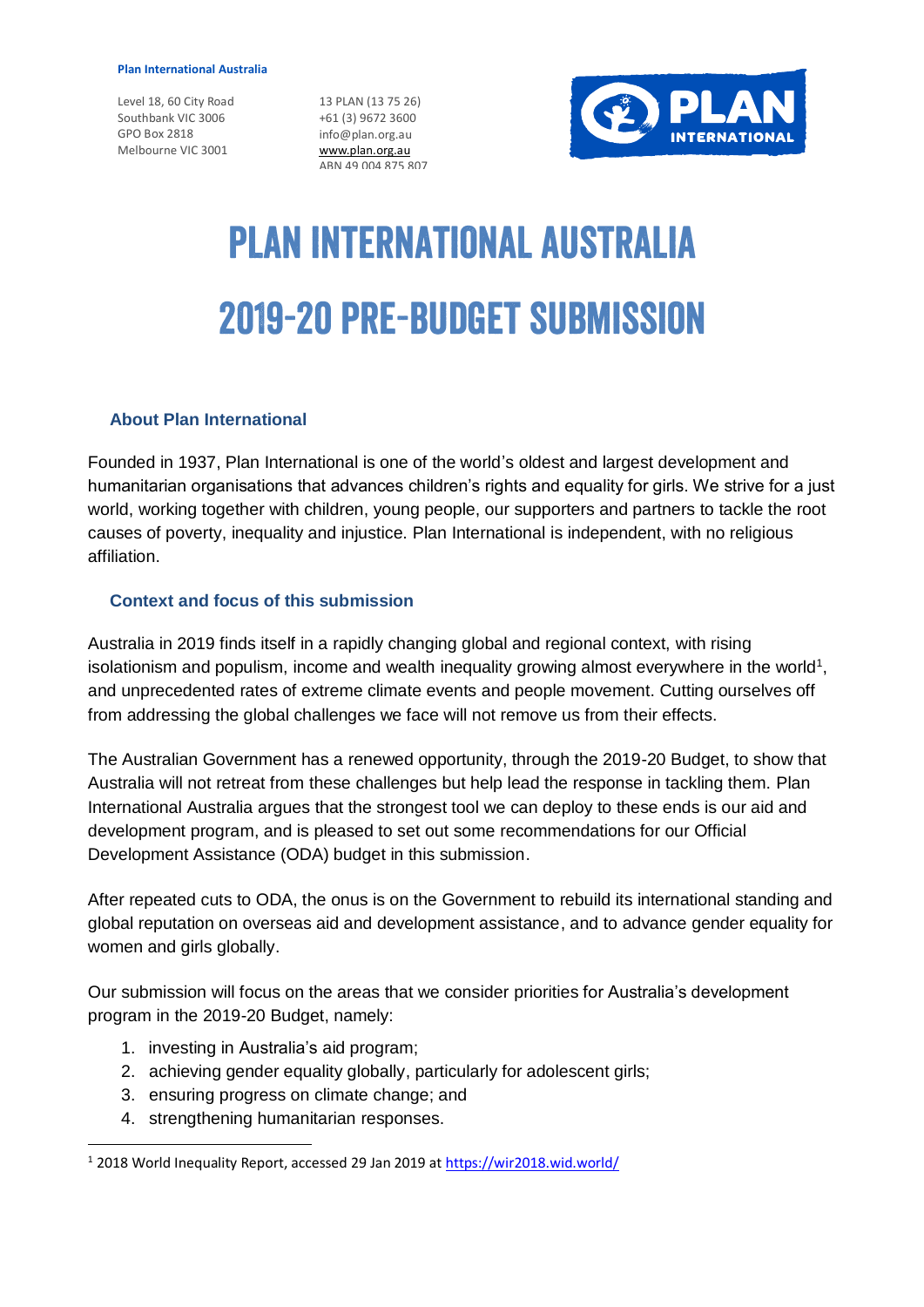# **1. Investing in Australia's aid program**

#### **Recommendations**:

1

Restore bi-partisan support for a strong, effective and well-resourced Australian aid program.

Rebuild the overseas aid and development budget by increasing investment in ODA to 0.7% of GNI by 2030. As a minimum first step, restore indexation and increase the ODA budget by 10% each year over the forward estimates.

Finance the Australian Infrastructure Financing Facility for the Pacific (AIFFP) from new funding sources, not the current ODA budget, and ensure these large-scale infrastructure projects are climate resilient, gender-sensitive and pro-poor.

Australia's Official Development Assistance (ODA) budget is one of the best strategic foreign policy tools we have. It is a way of projecting our values and national character towards moral ends, and at the same time pragmatically and strategically addressing root cause problems that are undermining global efforts towards security and prosperity. Australian aid and development helps others and can tackle cause, not only effect. To fail to invest in our aid program will undermine Australia's influence both in the Indo-Pacific region and globally.

The Addis Ababa Action Agenda, agreed as part of the Financing for Development conference in 2015, calls on wealthy nations to commit 0.7% of GNI towards overseas aid and development assistance, with 0.2% specifically earmarked for Least Developed Countries (LDCs).

Disappointingly, Australia's investment in its aid program is at its lowest point since records began, with ODA on track to fall below 0.2% of GNI under the current budget allocations. This puts us well behind other developed nations such as the United Kingdom, where a 0.7% GNI allocation is legislated and has bi-partisan support. In 2018 Australia dropped to 19 out of 30 OECD countries on net ODA as a percentage of GNI.<sup>2</sup>

We call on the Australian Government to **urgently rebuild the ODA budget**, and **to restore bipartisan support for a strong and effective development program**. In the first instance, the Australian Government should commit **to restoring indexation and growing the aid budget by 10% each year over the forward estimates**. This is a minimum first step towards reaching our international obligations of ODA of 0.7% of GNI by 2030.

Aid is most effective when it is predictable and stable. Delivering aid dividends takes time through building relationships with local partners and adapting to local contexts. A lack of predictability is hard for recipients to plan around, and has been shown to make aid less effective. While there is any number of possible pathways to 0.7% GNI, a realistic approach – able to be delivered on by successive governments – should be **planned, stepped and predictable**.

<sup>&</sup>lt;sup>2</sup> ANU Development Policy Centre, accessed 29 January 2019 at <http://devpolicy.org/aidtracker/comparisons/>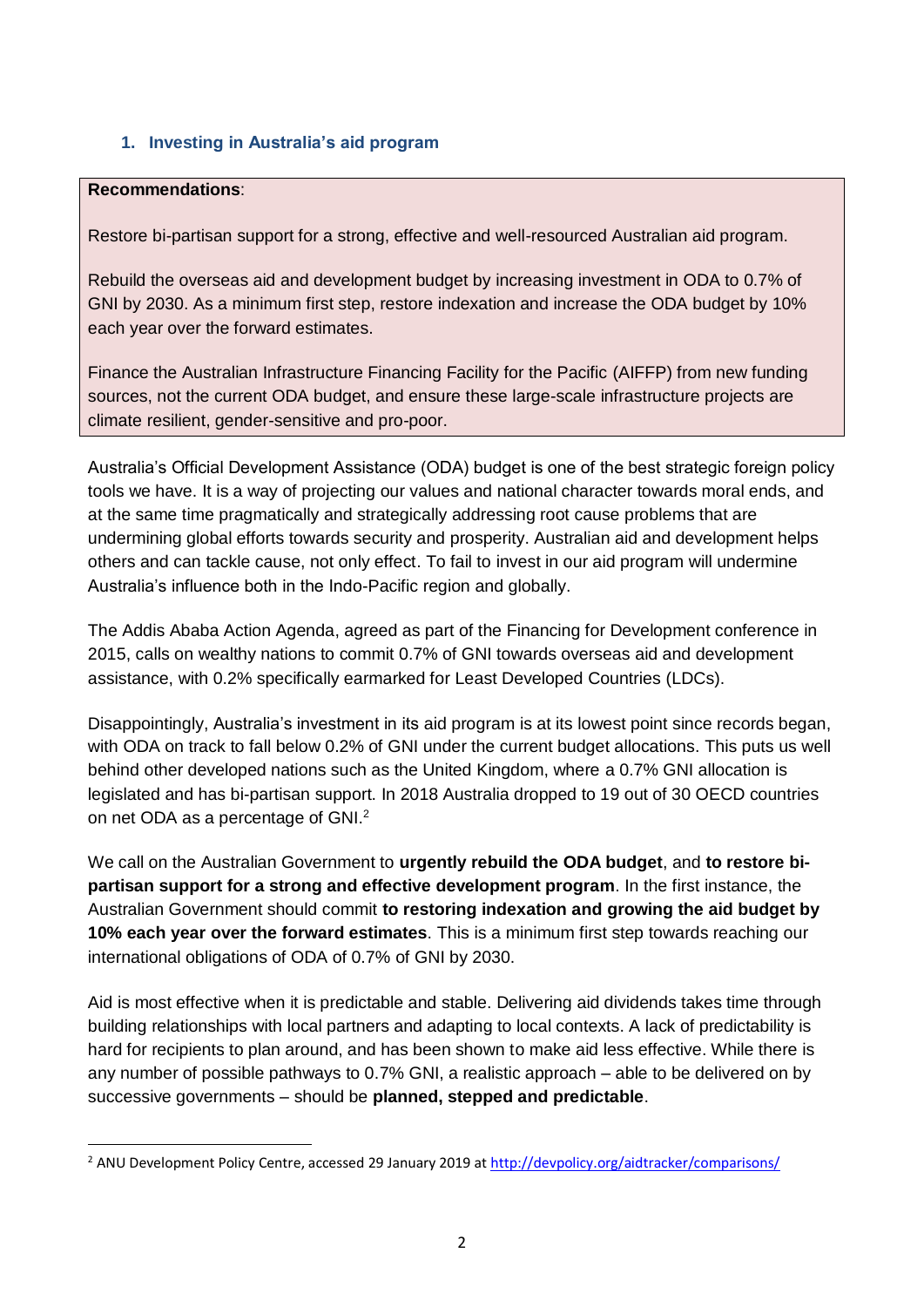We have noted the Prime Minister's announcement that the Government will create an Australian Infrastructure Financing Facility for the Pacific (AIFFP)<sup>3</sup>. Plan International Australia has been disappointed in **the lack of transparency as to how this facility will be funded**, and whether the already constrained ODA budget will require funds to be repurposed by cutting existing Pacific grant funding to finance this new initiative.

We strongly advise against cutting or repurposing current Pacific aid program budgets to fund the AIFFP. We also call on the Government to ensure that **these large-scale infrastructure projects are climate resilient, gender-sensitive, pro-poor** and bundled with other community development initiatives to be holistic and maximise their development impact.

# **2. Advancing gender equality for women and girls**

#### **Recommendations:**

1

Increase overall investment in initiatives where gender equality is the principal objective from 8% to 20% by 2030.

Ensure that 15% of all investments with the principal or significant objective of advancing gender equality, are designed with adolescent girls as the primary beneficiaries.

Increase funding to programs that address the barriers that stop the most disadvantaged girls completing secondary education.

### *Increasing expenditure on gender equality initiatives:*

The Department of Foreign Affairs and Trade (DFAT)'s *Gender Equality and Women's Empowerment Strategy* identifies a number of economic measures to strengthen gender equality and women's economic empowerment in aid and development. Measures include the Gender Equality Fund, reporting on aid expenditure where gender is a "significant" or "principal" objective and a policy commitment to ensuring that 80% of all aid investments address gender issues. We have previously welcomed the Government's focus on advancing gender equality, but note that while the 80% target has almost been met (currently at 77%), it is the only one of DFAT's ten strategic targets that has not yet been met.

Plan International Australia believes that, as one of the six key priorities of the aid program, gender equality should be resourced at comparable levels to other aid priorities. In 2016-17, 8% of DFAT aid expenditure was committed to investments where gender equality was the 'principal' objective, and 54% of expenditure to investments with a significant, or secondary objective. <sup>4</sup> NGO programming fares a bit better, with 14% of Australian NGO Cooperation Program (ANCP) funding

<sup>3</sup> Prime Minister Scott Morrison, 8 November 2018, speech accessed a[t https://www.pm.gov.au/media/address](https://www.pm.gov.au/media/address-australia-and-pacific-new-chapter)[australia-and-pacific-new-chapter](https://www.pm.gov.au/media/address-australia-and-pacific-new-chapter)

<sup>4</sup> DFAT, 2018, *Performance of Australian Aid Report 2016-17,* accessed a[t https://dfat.gov.au/about](https://dfat.gov.au/about-us/publications/Documents/performance-of-australian-aid-2016-17.pdf)[us/publications/Documents/performance-of-australian-aid-2016-17.pdf](https://dfat.gov.au/about-us/publications/Documents/performance-of-australian-aid-2016-17.pdf)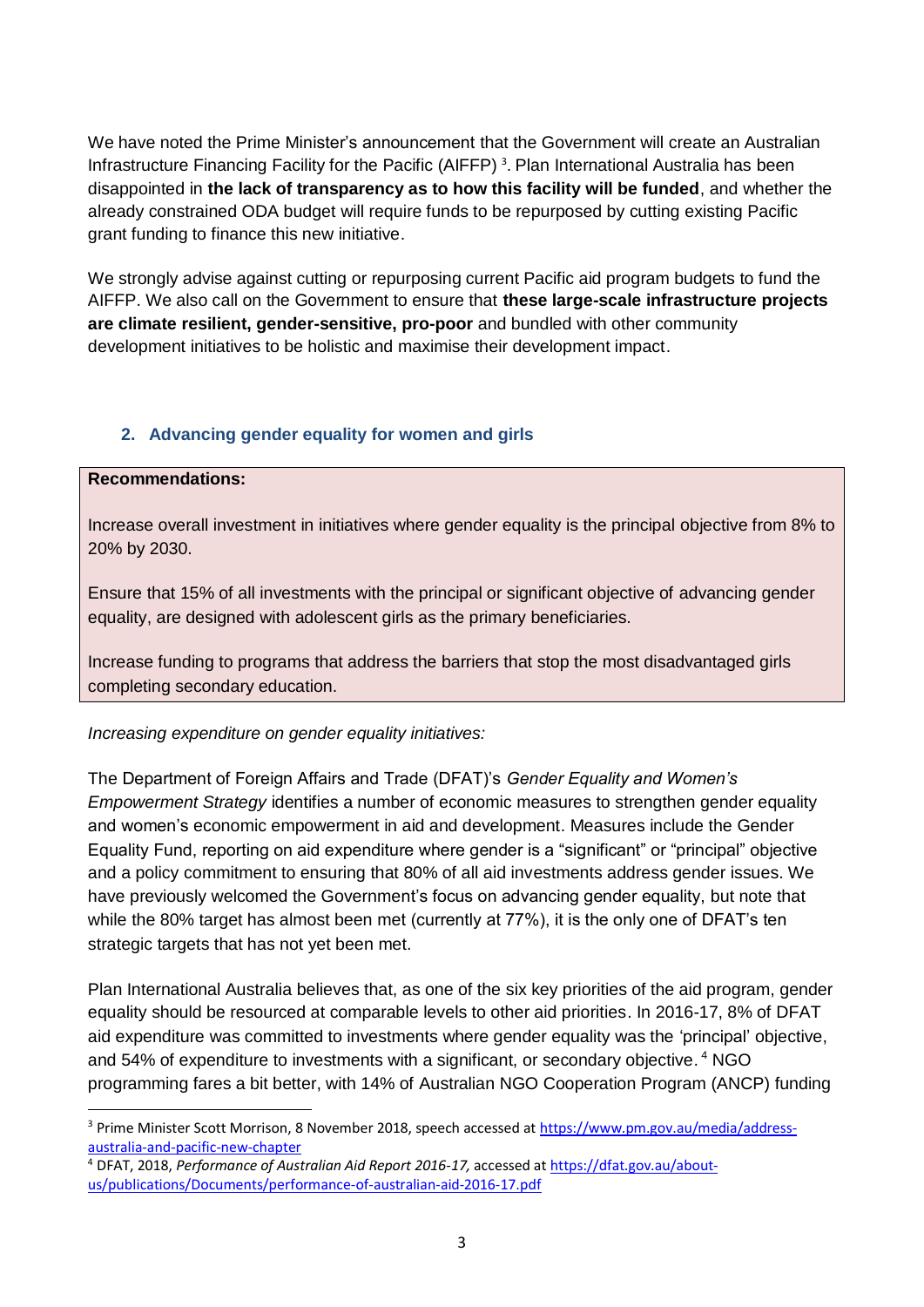going to programs with a 'principal' objective. We recommend a target of **at least 20% of the overall aid budget by 2030 be spent on programs that identify gender equality as the principal objective**.

# *Increasing expenditure on gender equality for adolescent girls:*

The developing world is home to half a billion adolescent girls yet they are invisible in Australia's *Gender Equality and Women's Empowerment Strategy*, with no clear commitments to invest in targeted, evidence based programs that will address the unique challenges that adolescent girls face as a result of their vulnerability due to their age and gender. Programs have traditionally focussed on "women" or "children" as beneficiaries resulting in little direct impact on achieving gender equality for adolescent girls aged 10 to 19.

There is clear evidence that Australia's overseas aid and development assistance must urgently prioritise adolescent girls. Adolescent girls carry a disproportionate burden of household chores, are less likely to complete formal schooling, have poorer health outcomes, have more difficulty gaining formal employment, have fewer legal rights and are more likely to face child marriage and early pregnancy before they reach the age of 19.<sup>5</sup> For adolescent girls who are discriminated against due to their disability, HIV status, caste or other ethnic, religious, cultural or sexual identity, the burden is even greater.

Importantly, there is growing evidence that the key to unlocking a country's future prosperity and stability sits with adolescent girls aged 10 to 19 years of age. For Australia, this means reorientating our overseas aid and development priorities to ensure that adolescent girls are not forgotten in investments designed to achieve gender equality. Currently, there is little evidence that Australia's 80% target on gender equality has benefited adolescent girls as a group with unique needs and challenges. The ANCP's Aid Program Performance Report 2016-17 identifies the benefits of investments for women, however, adolescent girls as a beneficiary group are entirely absent from this reporting. <sup>6</sup>

We believe that in order to ensure that Australia's overseas aid and development assistance contributes to gender equality for the next generation of women, there must be **a stand-alone target for adolescent girls** to ensure their visibility in aid expenditure and strengthen transparency in reporting. **We recommend that 15% of all investments with a principal or significant objective to achieve gender equality, are designed with adolescent girls as a primary beneficiary**.

### *Ensuring education access for adolescent girls:*

Australia's aid program has historically had a strong emphasis on, and investment in, education. However, within this thematic area, the funding and focus is on primary education and postsecondary education. In 2016-17, approximately \$10m was allocated to secondary education

<sup>1</sup> <sup>5</sup> United Nations Population Fund, The State of World Population 2016, New York, p.15

<sup>66</sup> DFAT, 2017, *Australian NGO Cooperation Program (ANCP) Aid Program Performance Report 2016-17*, accessed at <https://dfat.gov.au/about-us/publications/Pages/australian-ngo-cooperation-program-appr-2016-17.aspx>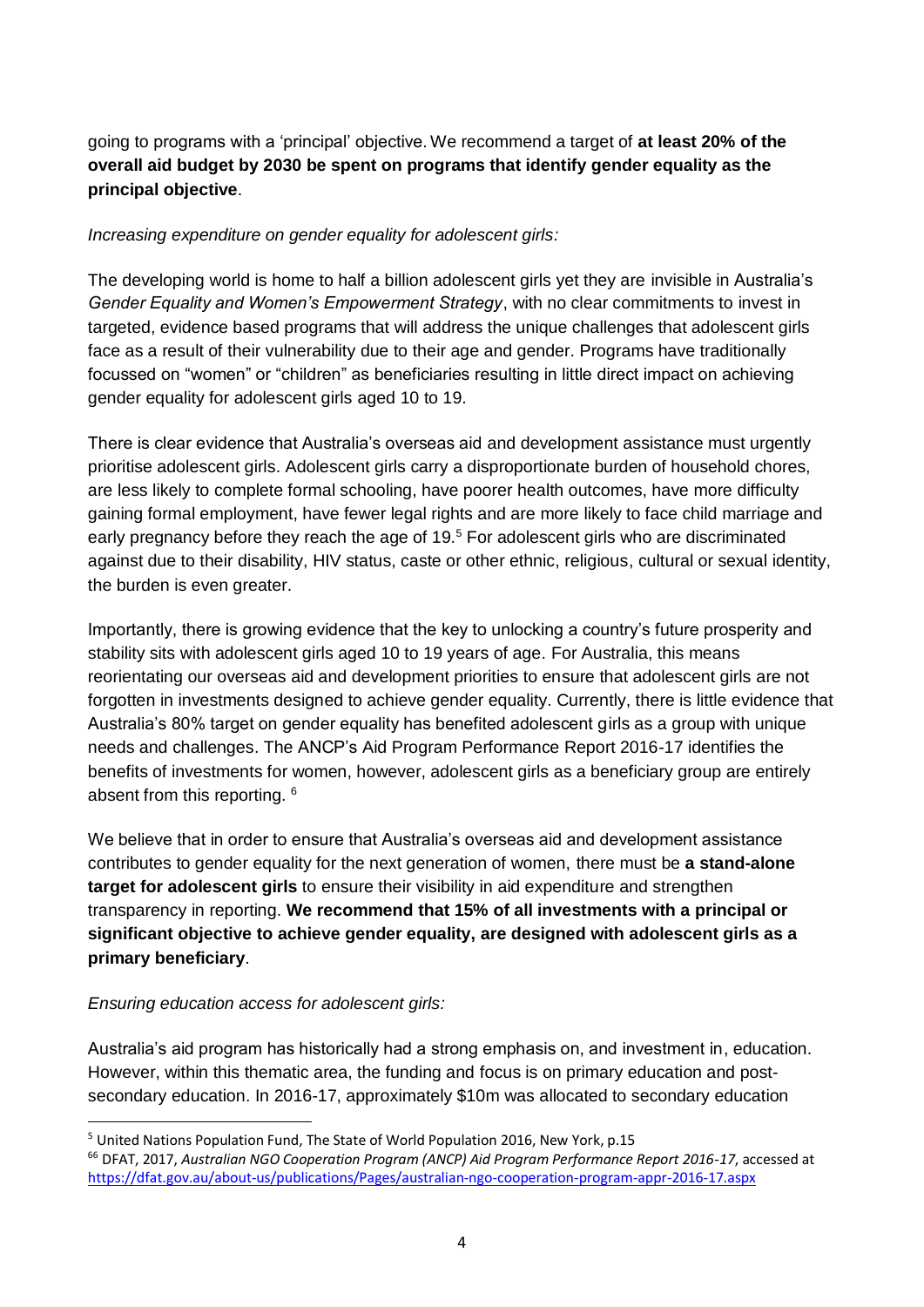compared with \$126m for primary education, \$22m for higher education and \$315m in scholarships. This gap is even more striking when you consider the staggeringly low rates of enrolment for adolescent girls in upper secondary education, particularly in the Pacific.

The success of achieving gender parity and high rates of enrolment at a primary level is of little value if girls are not able to continue their secondary education. Education, vocational training and youth employment initiatives must be seen as a continuum of investment that provides long term and durable solutions for providing girls aged 10 to 19 with the opportunities that they need to lift themselves and their families out of poverty.

We call on the Government to **increase funding to programs that address the barriers that stop the most disadvantaged girls completing secondary education**. This could include by shifting investment from the Australia Awards, which benefit a small number of people, to broader secondary education initiatives that benefit more girls.

# **3. Promoting economic stability though climate change investment**

#### **Recommendations:**

Scale up Australia's climate finance commitments to \$600 million per annum in public funding, increasing to \$1.6 billion over five years.

Dedicate 60% of all climate funds to climate adaptation initiatives.

Re-establish a program of community adaptation grants.

Climate change is a fundamental threat to economic growth, stability, children's rights and gender equality. A failure to prioritise climate change adaptation in our overseas aid and development budget will undermine Australia's efforts to promote growth and economic stability in the Indo-Pacific region. The Asian Development Bank has estimated that the economic loss to the Pacific as a result of climate change could range from 2.7% to 3.5% of annual GDP by 2050 – significantly impacting on Pacific nations' agricultural and tourism sectors.<sup>7</sup>

In 2015 Australia signed up to the Paris Agreement which committed to introducing measures that would limit global temperatures to no more than two degrees and to increase climate financing, globally, to \$100 billion USD a year by 2020 to address the issue of climate change.

Unfortunately, Australia has struggled to show leadership on the issue with its emission reductions goals dismally lagging behind the standard set by other countries. The highly successful, Community-Based Climate Change Action Grants program which provided funding to NGOs such as Plan International, to work with communities in developing countries to increase resilience to the

**<sup>.</sup>**  $7$  Asian Development Bank, 2013, Economics of Climate Change in the Pacific.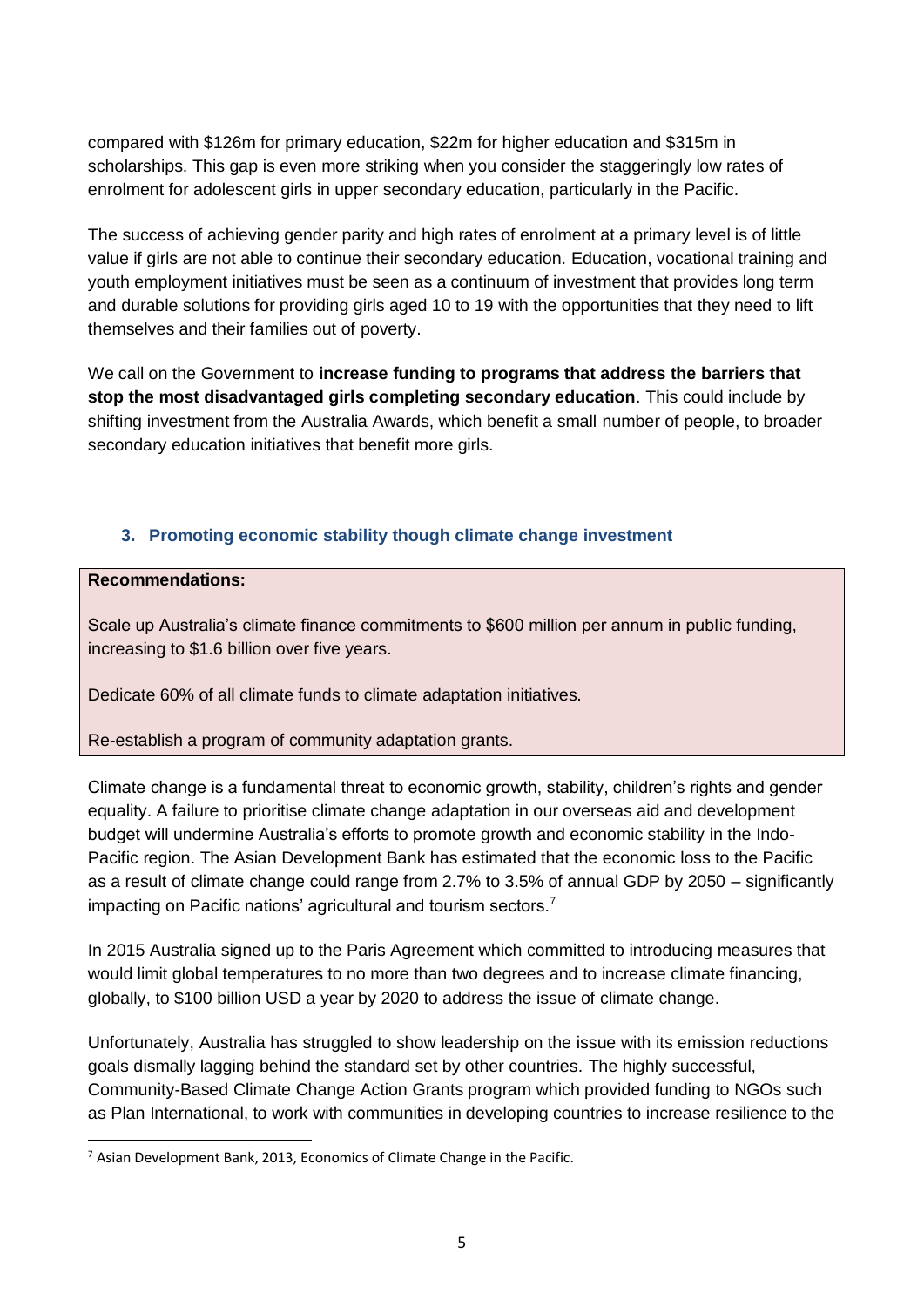impacts of climate change and to reduce or avoid greenhouse gas emissions in target communities, was defunded in 2015.

While Australia has contributed some funding to climate change initiatives through DFAT in recent years – the AUD \$1billion over 5 years announced at the Paris COP in 2015 includes our \$200M contribution to the Green Climate Fund, as well as a commitment of \$300M to the Pacific over 2016-2020 – at present there is no overarching policy or dedicated funding stream for climate change action in the aid portfolio. Furthermore, the Green Climate Fund is hampered by governance issues, and there are no new or additional commitments beyond 2020 that provide opportunities for Australian entities with technical expertise, both private sector and NGOs, to address climate change

If Australia is to show a genuine commitment to minimising the impacts of climate change on the world's poorest children, then it must scale-up its overall contribution to international climate finance, in line with the shared USD \$100 billion commitment agreed to in Paris in 2015. Based on Australia's economic strength and historical responsibility for global carbon pollution**, Australia should allocate a dedicated \$600 million per annum in public funds to climate finance initiatives, increasing to \$1.6 billion over five years**, and maintain this level of funding separately and in addition to its investment in the aid budget.

Of this total, **60 per cent of allocated funds should be directed into climate adaptation efforts** that are unlikely to attract private investment. In particular funds should be **invested in a program of community adaptation grants,** building on the strengths of the Community-Based Climate Change Action Grants program and the Australia Pacific Climate Change Action program.

# **4. Improving the impact of Australia's humanitarian and disaster response**

# **Recommendations:**

Increase the Humanitarian Emergency Fund by \$100m to \$250 million per year.

Expand the number of flexible, multi-year NGO funding agreements to effectively respond to protracted crises, and increase funding to \$200 million per year.

Allocate at least 20% of humanitarian aid directly to NGOs, in line with the OECD DAC average.

Set a funding target for peace support programs and provide \$1m over three years for the voluntary WPS Coalition.

The last twelve months globally have demonstrated that Australia's commitment to humanitarian funding is more important than ever before. Disasters are increasing in frequency, scale and impact. Food insecurity and famine has continued to place pressure on parts of Africa, leading to mass movements of people; the protracted crisis in Yemen continues to worsen, and there is no durable solution in sight for the hundreds of thousands of Rohingyan refugees forcibly displaced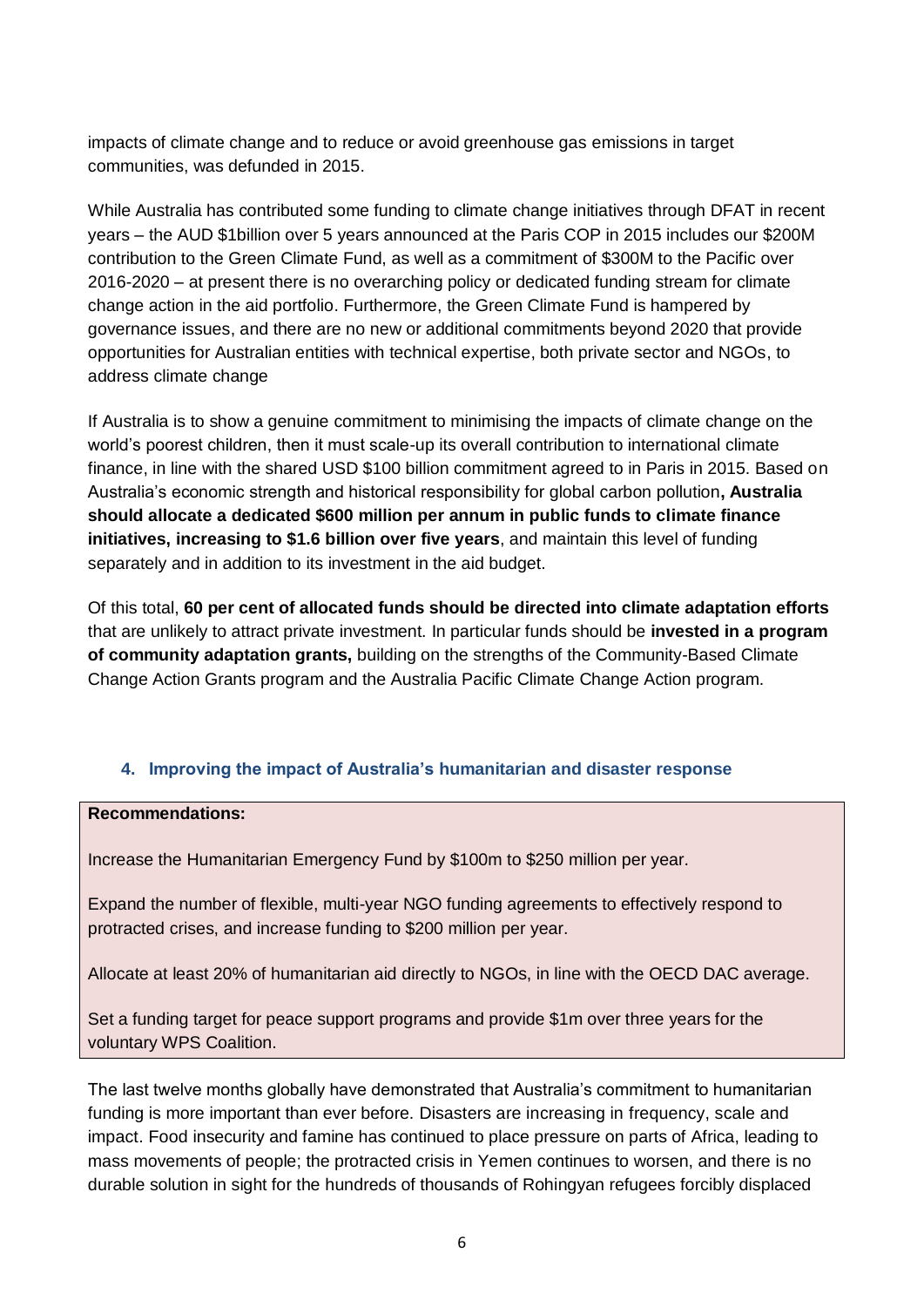into Bangladesh, more than 60% of whom are children. Our Pacific neighbours continue to be impacted by natural disasters, adding to their already precarious position many of them face due to climate change.

The severity and nature of these crises highlights the urgent need for increased humanitarian funding at a level that is reflective of Australia's 'fair share' relative to that of other OECD countries. From 2003-12, the average proportion of ODA spent by OECD-DAC donors on official humanitarian aid was 10 percent.<sup>8</sup> The commitment in the Foreign Policy White Paper to increase humanitarian funding to \$500m in 2019-20 is a welcome first step, but does not go far enough to reaching Australia's fair share, and was not achieved in the 2018-19 Budget. In order to help Australia move in the direction of contributing its fair share, we recommend **increasing the existing Humanitarian Emergencies Fund by \$100m to \$250m per year**.

In 2016, Australia committed to a plan of action, 'The Grand Bargain', to improve the effectiveness and efficiency of humanitarian response. It included a commitment to introduce multi-year, collaborative planning and funding instruments in recognition that this approach lowers administrative costs and catalyses more responsive programming. We recommend that **Australia build on its existing multi-year funding arrangements** for Syria (including in Jordan and Lebanon) and Iraq **and extend this to a larger number of protracted crises**.

In order to ensure that humanitarian aid reaches those most in need, such as children and adolescent girls in disasters, it is critical that there is the right balance in humanitarian funding allocation between UN organisations and Australian NGOs. In particular, there are efficiency gains in directly funding NGOs that would otherwise be subcontracted by UN agencies to deliver programs.

A five year evaluation of the UN Central Emergency Response Fund (CERF) found that that the distribution of funds through the UN CERF took up to 13 weeks for a rapid response.<sup>9</sup> Contrast this with Australia NGOs that can begin responding through the mobilisation of existing staff and resources on the ground with days of confirmation of funding by the Australian government. In line with the OECD DAC average, we **recommend that the Australian Government allocate at least 20 percent of its humanitarian aid directly to NGOs**, rather than through UN intermediaries.

Finally, Plan International Australia is involved in the steering committee of the Women, Peace and Security (WPS) Coalition, and welcomes the Government's involvement in this work and commitment to advance the WPS agenda in line with *the National Action Plan on Women, Peace and Security (2012-2018).* We recommend **setting a funding target for conflict resolution and violence reduction through peace support programs** - with a focus on implementing the WPS Agenda and UNSCR 1325. We also recommend providing adequate funding for the Office for Women as well as **\$1m over three years for the voluntary WPS Coalition**.

<sup>1</sup> <sup>8</sup> The calculation for the OECD-DAC average is based on average percentages from 2003-12 as reported in Development Initiatives, Global Humanitarian Assistance Report 2013, 26

<sup>9</sup> OHCR, 5-year evaluation of the Central Emergency Response Fund, November 2011